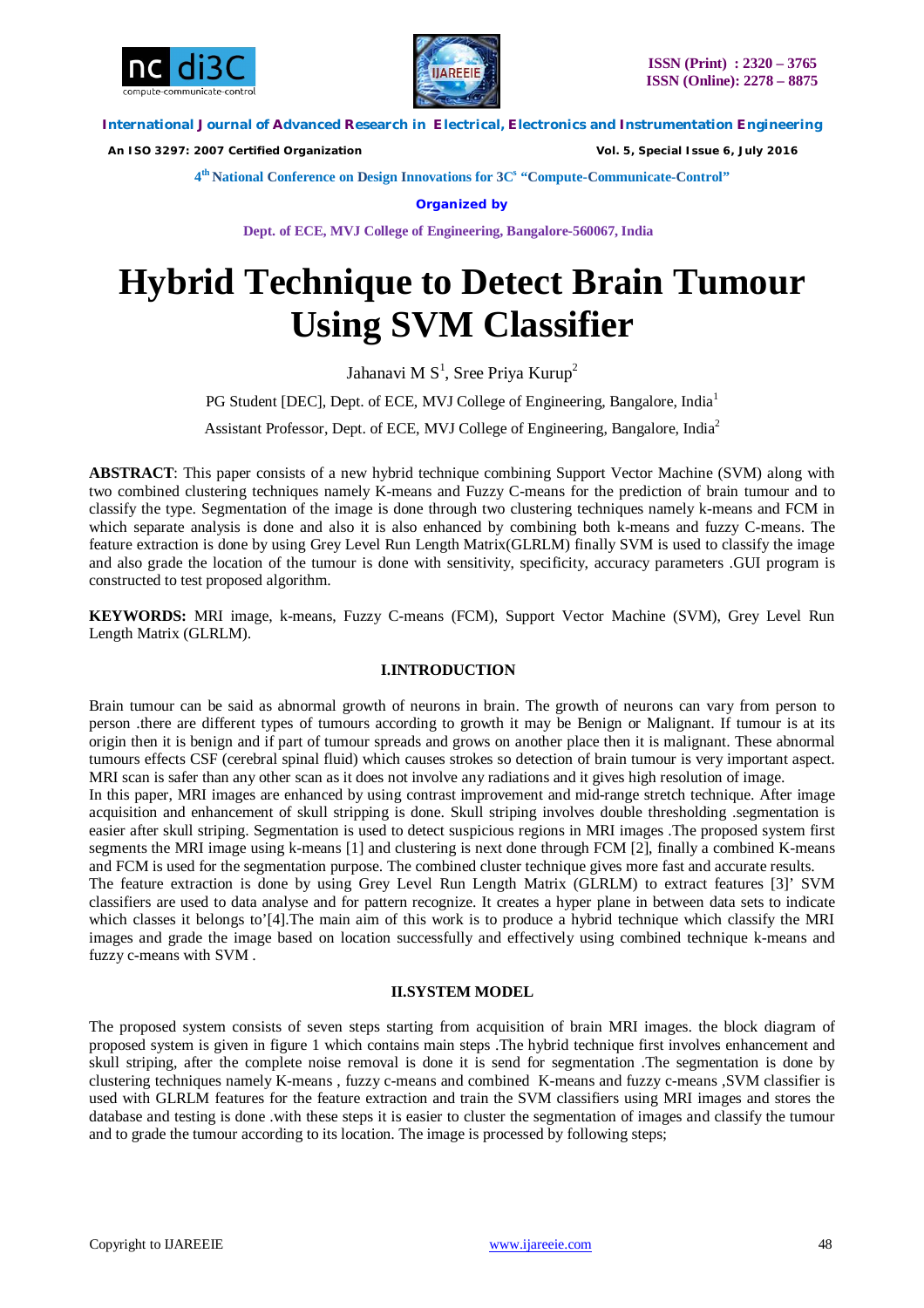



 *An ISO 3297: 2007 Certified Organization Vol. 5, Special Issue 6, July 2016*

**4 th National Conference on Design Innovations for 3C s "Compute-Communicate-Control"** 

# **Organized by**

**Dept. of ECE, MVJ College of Engineering, Bangalore-560067, India**



Figure. 1 Block diagram

- A. Image acquisition: The brain MRI images are collected from medical centres. The image is converted into 2D matrices using matlab(R2013a).
- B. Pre-processing; The pre-processing involves translation of image .It filters the noise and also other artifacts in the image and also sharpens the edges .Pre-processing involves enhancement of MRI images and skull striping
- C. K-MEANS; First image is converted into binary form. the algorithm first consists of assigning K values.then centre are chosen randomly. Distance between each pixel to cluster is calculated. Comparison is done with all cluster using distance formula. With shortest distance the pixel moves to it .then centroid is re -estimated. The process stops when centre converges.[1].figure2 shows k-means clustering.

# **Algorithm**

- 1. Assign number of cluster value s K.
- 2. Choose randomly K cluster centres.
- 3. Centroid is calculated.
- 4. Distance calculation is done.
- 5. Comparison is done to the nearest clusters and centre moves to it.
- 6. Otherwise it is moved to next cluster.
- 7. Re-estimation.
- 8. Repeat until centre converges.
- D. Fuzzy C-means; Fuzzy c-means is method of clustering in which one piece of data belongs to two or more clusters. Fuzzy logic is a way processing the data by giving the partial member ship value to each pixel in the image. The member ship values are 0 to 1.the membership functions defines fuzziness of an image and also to define the information contained in the images.[2]it is shown in figure3.

# **Algorithm:**

Fuzzy C-means Input: Image in form of matrix Output: Tumor region Step 1: Initialize  $U=[u_{ii}]$  matrix Step 2: At k-step: calculate the centres vectors C

Step 3: Update U<sup>(k)</sup>, and u<sup>(k+1)</sup> 
$$
C_j = \frac{\sum_{i=1}^{N} u_{ij}^m * x_i}{\sum_{i=1}^{N} u_{ij}^m}
$$
 (1.1)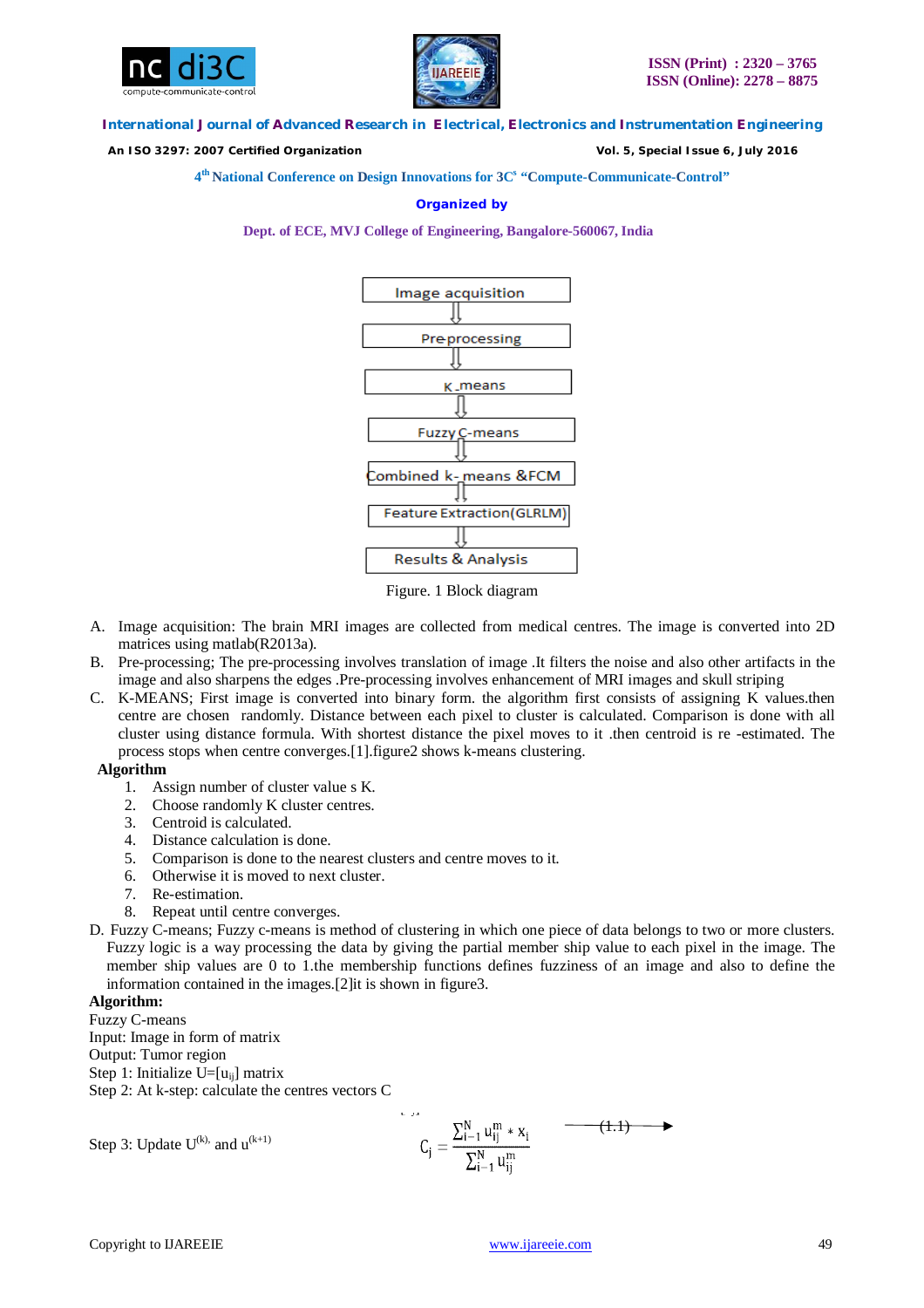



 *An ISO 3297: 2007 Certified Organization Vol. 5, Special Issue 6, July 2016*

**4 th National Conference on Design Innovations for 3C s "Compute-Communicate-Control"** 

### **Organized by**

**Dept. of ECE, MVJ College of Engineering, Bangalore-560067, India**

$$
u_{ij} = \frac{1}{\sum_{k=1}^{c} \left[ \frac{xi - cj^{\frac{2}{m-1}}}{xi - ck} \right]}
$$
 (1.2)

Step 4: If  $|| U (k+1) – U (k) ||<$  then STOP; otherwise return to step 2. E. **Combined K-means and Fuzzy c-means**

In this method it combines both clustering technique namely K-means and Fuzzy c-means.in this image is divided into

5 clusters according to maximum image size and with the actual tumour region is detected automatically with whitish region and rest of the image is made darker by making dark as 0 value.in combined analysis histogram accusation, edge detection ,erosion is done. Way this combined technique performance analysis becomes easier.[7].it is shown in figure4.

# F. **Feature extraction using GLRLM**

Feature extraction is extracting the actual tumour at the FCM output. These are used to understand the images easier and to classify it. Here proposed system uses grey level run length matrices (GLRLM) technique. It is used after clustering techniques implemented. Here with GLRLM several feature can be extracted. In this system standard deviation, entropy is calculated.[3]

# G. **Support Vector Machine**

The proposed system uses SVM for the detection and classification of tumour that is primary or secondary. After classification is done location of tumour is detected. The linear SVM classifier is used to grade the tumour according to its location .after actual tumour is detected, the area of tumour is calculated the area is calculated by using banalization method. Which consists of image having values either white or black (1 or0).here the maximum size of image is 256\*256jpeg image. According to area comparative analysis is done. If area A>1500mm then its grade1;if area>2000mm then it is grade2;rest is taken as grade 3.With this analyzation of the tumour location becomes much more easier.[4].

# H. **Performance measures**

Classification, the sensitivity, specificity and accuracy were calculated using below formulas:

- True Positive (TP): Abnormal brain correctly identified as abnormal.
- True Negative (TN): Normal brain correctly identified as normal.
- False Positive (FP): Normal brain incorrectly identified as abnormal.
- False Negative (FN): Abnormal brain incorrectly identified as normal. 1) Sensitivity =  $TP/ (TP+FN) *100\%$
- 2) Specificity = TN/  $(TN+FP) * 100\%$
- 3)  $Accuracy = (TP + TN)/(TP + TN + FP + FN) * 100%$

All these three parameters are used to check the classifiers performance .[11].

# **III. RESULT AND DISCUSSION**

In this paper a hybrid technique combining both K-means and Fuzzy c-means is used with SVM for the segmentation and classification of brain MRI images. the classification of brain tumour are primary and secondary along with that grade is made according to location of tumour the brain images are segmented by double thresholding ,morphological operations and k-means and fuzzy c-means are used for clustering, GLRLM is used for extraction. After SVM is trained accuracy is validated. The result analyse provides better classifier performance by considering parameters such as sensitivity, specificity, accuracy.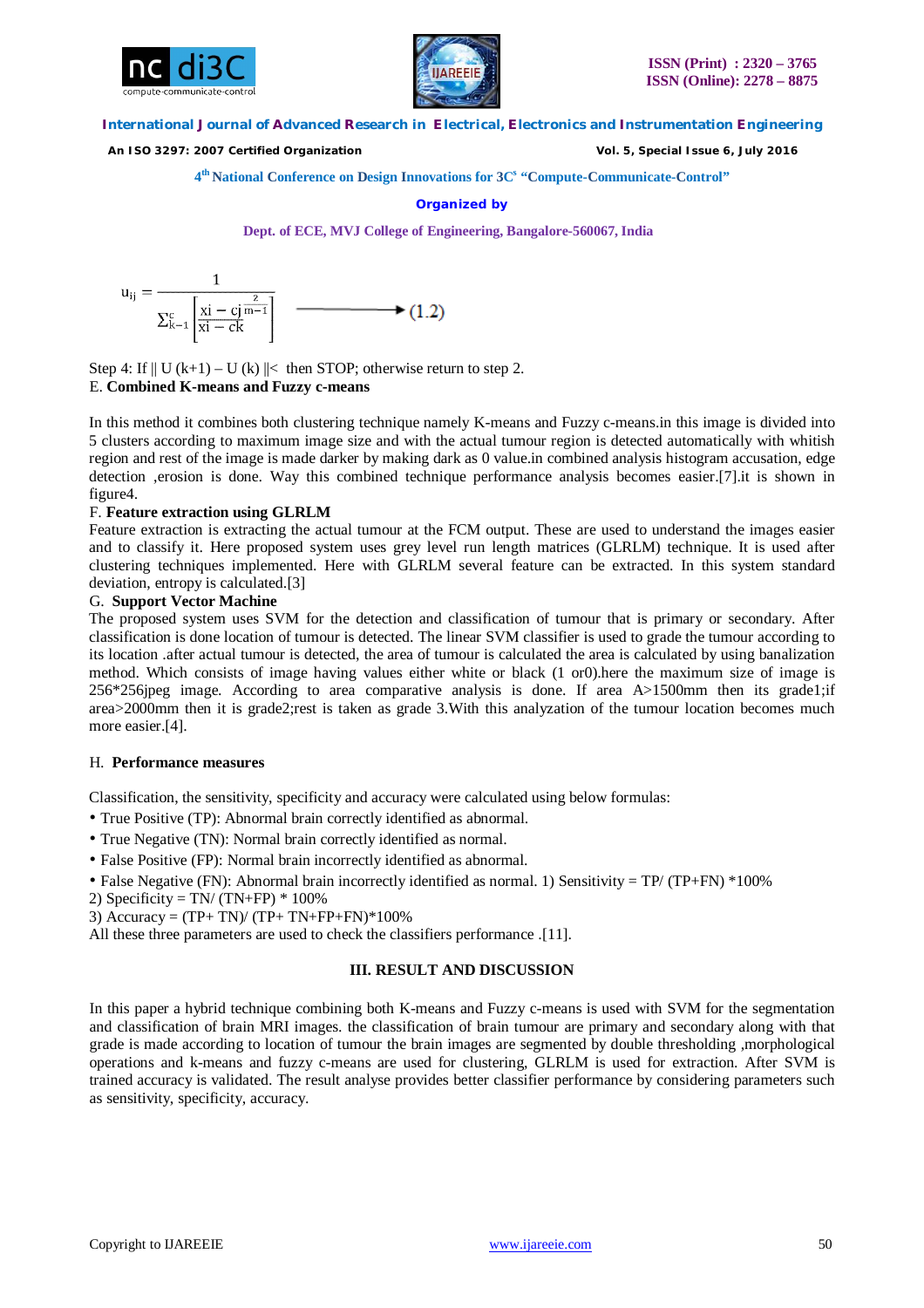



 *An ISO 3297: 2007 Certified Organization Vol. 5, Special Issue 6, July 2016*

**4 th National Conference on Design Innovations for 3C s "Compute-Communicate-Control"** 

# **Organized by**

#### **Dept. of ECE, MVJ College of Engineering, Bangalore-560067, India**



Figure. 2 k-means clustering and tumour detection



Figure. 3 FCM clustering



Figure. 4 combined K-means and FCM

# **VI.CONCLUSION**

The proposed system is better way to detect and classify the brain tumor in MRI images. the hybrid technique consisting of SVM and two clustering techniques i.e K-means and fuzzy c-means provides more accurate results compare to other algorithms. With this proposed system it is easier to classify the tumour and also to grade the location of the tumour so that the visualization becomes easier with GUI interface. The system has more accuracy rate and less error rate.

In future work,3D analysis of the image can be done with that visualization becomes more easier .3d slicers with matlab can be developed.

### **REFERENCES**

- [1] Kailash Sinha, G.R.Sinha, "Efficient Segmentation Methods for Tumor Detection in MRI Images", 2014 IEEE Student's Conference on Electrical, Electronics and Computer Science, 978-1-4799-2526-1/14/ ©2014 IEEE
- [2] 2.Kailash Sinha, G.R.Sinha, "Efficient Segmentation Methods for Tumor Detection in MRI Images", 2014 IEEE Student's Conference on Electrical, Electronics and Computer Science, 978-1-4799-2526-1/14/ ©2014 IEEE.